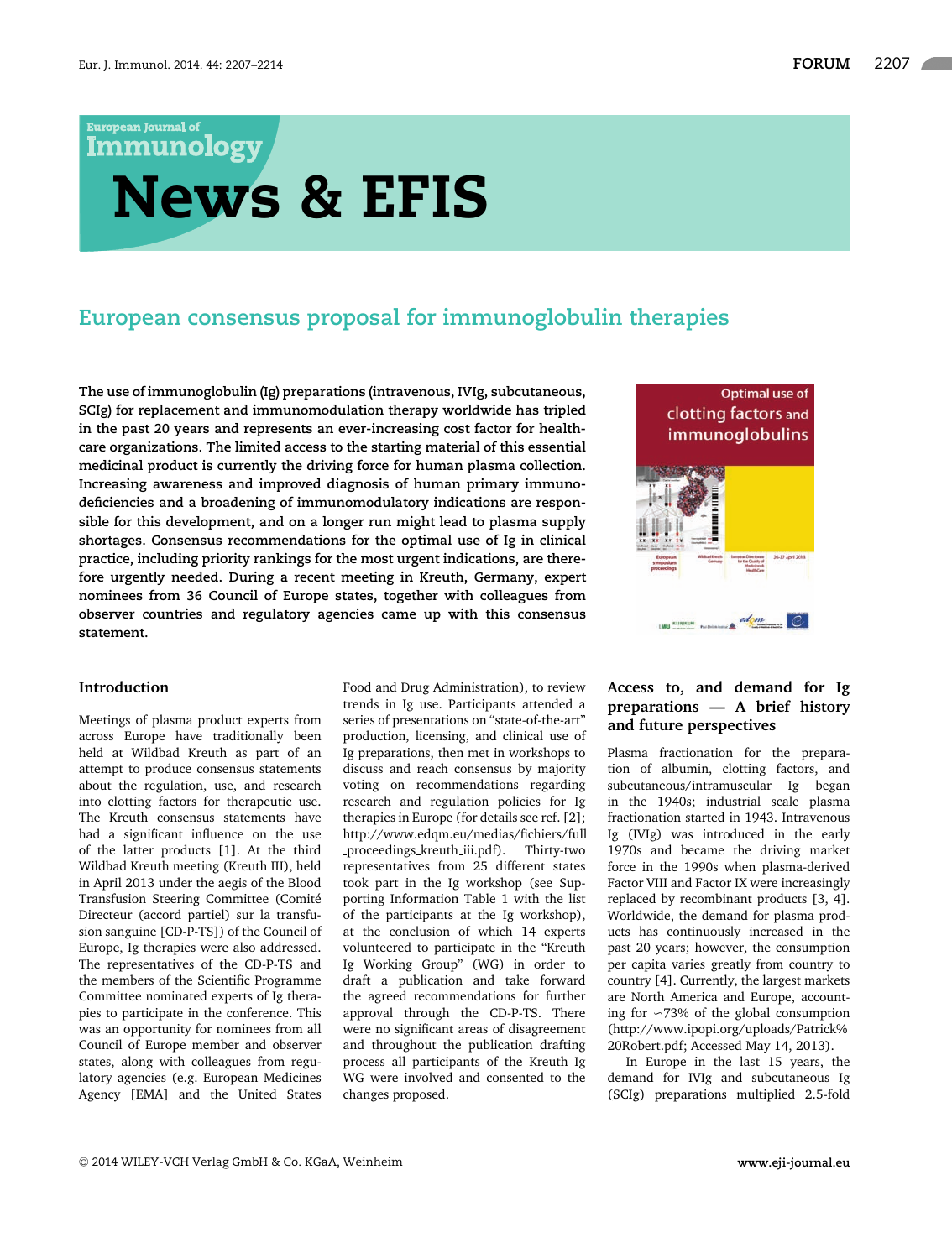

**Figure 1.** Diversity of IVIg/SCIg use in clinical practice in the UK (adapted from 'Third National Ig Database Report' 2010–2012, NHS).

from  $\sim$ 11 to 28 metric tons, and globally from 35.5 metric tons to an estimated >100 metric tons [4, 5]. Simultaneously, the Factor VIII demand in Europe increased threefold to  $\sim$ 3.9 million IUs, increasing the demand for recombinant Factor VIII ( $~60\%$  of all Factor VIII consumption) more than that for plasma-derived Factor VIII [4]. Currently, the global total market (plasma-derived and recombinant products) is estimated to be worth  $\sim$  7.4 billion US dollars per year [4].

It is assumed that the demand for Ig will continue increasing mainly due to new indications and emerging markets [4]. This will, in part, be due to increased awareness and diagnosis of human primary immunodeficiencies (PIDs) and to new indications in the immunomodulatory setting [2, 6–9]. Recently, the 3rd Nat. Ig Database Report of the British NHS highlighted that neurologic indications are currently leading the world IVIg consumption by 42%, followed by PID with 33% global consumption, and hemato-oncology with 18% global consumption (Fig. 1).

At the time of the Kreuth III conference in 2013, a Phase III trial on the use of therapeutic Ig in Alzheimer's disease was nearing completion and held both the possibility of a positive outcome and the threat of ensuing shortages for patients with other disorders. Although the trial's negative results put these imminent concerns to rest, Ig is being used off-label in a wide array of conditions (Supporting Information Table 2).

The "widening of indications" we referred to in the previous paragraph might best be substantiated by mentioning some trials being performed presently in areas such as dermatomyositis/polymyositis, MS, chronic idiopathic, and complex regional pain syndrome, diabetic painful polyneuropathy, glioblastoma, neuroblastoma, autoimmune autonomic ganglionopathy, pediatric autoimmune neuropsychiatric disorders associated with streptococcal infections, HIV-associated myelopathy, parvovirus B19-mediated anemia and/or cardiomyopathy, spinocerebellar ataxia type 3, acute ischemic stroke, sickle cell pain crises, mysathenia gravis (MG), Lambert-Eaton syndrome (LEMS), toxic epidermal necrolysis (Lyell syndrome), systemic lupus erythematoses (SLE) and lupus nephritis, idiopathic severe and refractory solar urticaria, septic shock, pregnant women with primary cytomegalovirus infection, recurrent spontaneous abortion, removal of HLA alloantibodies in organ-transplant recipients (an approved indication in the United States), and treatment of antibody-mediated acute rejection in organ transplantation (this list

It is currently difficult to estimate for how many of these conditions the Ig therapy trials will actually come to fruition, as the underlying mechanism of action of Ig in any given immunomodulatory disorder is still poorly understood.

is not exhaustive).

#### **Issues associated with Ig therapy**

Ig preparations are administered to patients either to compensate significant deficiencies (replacement therapy) and/or to induce immunomodulation in a vast range of disorders where immunological homeostasis has gone awry. Within the latter group, some indications are licensed (on-label) while others are not (off-label). The discussion on which indications are on- and which are off-label appears to vary across Europe. There are still significant regulatory issues regarding licensing of individual products for each disease. The regulatory status of each product is particularly significant in those countries with an insurance-based healthcare system, as funding for Ig therapy then depends on insurers rather than on government mandate.

#### **Ig for replacement therapy**

In the field of PID, awareness and diagnosis of new patients have greatly increased. Instrumental in this process were public awareness campaigns of national and international patient organizations such as IPOPI, JMF, the inauguration of a European online-PID registry in 2004 (20 000 cases registered by January 2014, www.esid.com) [10], and the establishment of new PID referral centers throughout Europe. As  $\sim$  75% of PID patients suffer from hypogammaglobulinaemia and require long-term Ig substitution, the demand for therapeutic Ig preparations is steadily increasing from this group. The availability of 5 and 10% IVIg preparations, 16 and 20% SCIg preparations, and recently a 10% SCIg combined with hyaluronidase, has introduced greater flexibility in the replacement procedure. It is expected that not only greater awareness and better diagnosis of PID but also the current good availability of IVIg and SCIg and improvement in the reimbursements by health insurance organizations will further increase the demand for Ig concentrates [4, 5, 7–9].

#### **Ig for immunomodulation**

Besides substitution of the antibody repertoire, immunomodulatory effects occur both through mechanisms mediated by the Fab and the Fc-portion of antibodies (Table 1). The relevant mechanisms depend on the dose used, as well as the disease being treated [11, 12]. Increasing interest is developing in the status of the various Ig glycoforms, particularly the terminal sialylation of IgG [13], which may play a role in the immunosuppressive and anti-inflammatory actions of Ig [14]. While this seems to hold true for some animal models [13], the translation into humans is still controversial [15–17]. Based on various clinical trials, some former off-label indications have become either product-registeredspecific indications or generally "established indications," i.e. accepted as treatable by all IVIg products that are authorized within the EU on the basis of the EMA Guideline for the Core summary of product characteristics (SPC). In other cases, former off-label indications have been granted to individual companies based on studies with their product. Further work is required to address how much clinical evidence is needed for other off-label uses to become "established indications" and for Ig products to be licensed beyond the "class effect" indications. Efficacy aspects of five IVIg products, including an Fc-modified IVIg product, are highlighted in Figure 2, emphasizing differences in immunomodulatory capacity among IVIg products, all of which received marketing authorization for immune thrombocytopenia (ITP).

#### **Safety aspects of Ig therapy**

The main side effects of Ig therapy encompass chills, headache, dizziness, fever,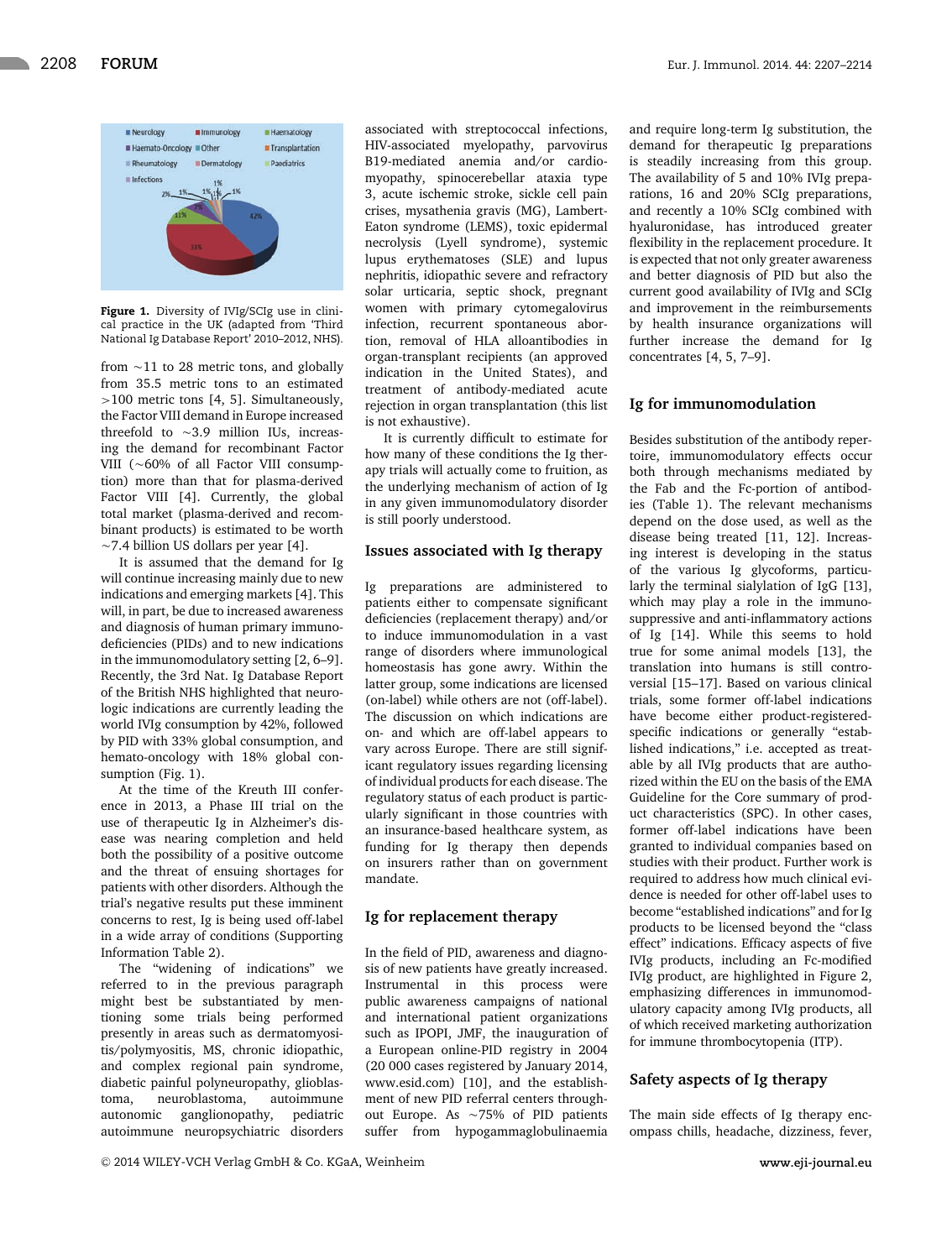**Table 1.** Potential immunomodulatory mechanisms of IgG [13].

| Potential mechanisms of IVIg action                                                                                          | Fab <sup>a</sup> )-mediated | Fcb)-mediated | References       |
|------------------------------------------------------------------------------------------------------------------------------|-----------------------------|---------------|------------------|
| Neutralization of auto-antibodies (anti-idiotypes) and binding to<br>variable regions of T and B cells (V-connected network) | X                           |               | $[62 - 64]$      |
| Binding to MHC class I antigens                                                                                              | х                           |               | [65]             |
| Downregulation of T-cell and B-cell function, upregulation of                                                                | X                           | x             | $[66 - 69]$      |
| Treg-cell function                                                                                                           |                             |               |                  |
| Inhibition of dendritic cells                                                                                                | х                           |               | [70, 71]         |
| Suppression/neutralization of proinflammatory cytokines;                                                                     | х                           |               | [72, 73]         |
| induction of anti-inflammatory cytokines                                                                                     |                             |               |                  |
| Blockade of CD95 (interference with Fas-FasLigand interaction)                                                               | X                           |               | [74]             |
| Inhibitory effects of IVIg-mediated via $Fc\gamma RIB$ binding; Fc<br>sialylation effects                                    |                             | х             | [14, 51, 52, 75] |
| Enhanced clearance of pathogenic autoantibodies via saturation of<br>the FcRn with normal IVIg                               |                             | x             | [31, 76]         |
| Immunomodulation via IgG4                                                                                                    |                             | X             | [77, 78]         |

a) Mechanism mediated by Fab portion of the Ig molecule.

b) Mechanism mediated preferentially via the Fc portion of Ig molecule.

vomiting, allergic reactions, nausea, arthralgia, low blood pressure, and moderate low back pain. Anaphylactic shock, aseptic meningitis, hemolytic anemia, acute renal failure, and thromboembolic reactions can occur in isolated cases.

Considering the source of Ig, they have, in general, had a good safety record. After various outbreaks of hepatitis B virus in the mid-1970s and hepatitis C virus in the 1980s (following anti-D and IVIg therapies) and in 1994, the threat of viral transmission has been greatly reduced through adequate laws and recommendations by authorities, e.g. strict adherence to current good manufacturing practice, regulation and batch control, the screening of donors, inventory hold and multiple viral inactivation/filtration steps introduced in the manufacturing process [18, 19].

For variant Creutzfeld–Jacob disease, so far no prion transmission through Ig preparations has been observed. To contain any possible threat, time and geographic restrictions have been imposed on plasma donations. Recently, a bloodbased test that could be widely used for diagnosis and screening of prion contamination has yielded encouraging results [20].

Various sugars used as excipients have given rise to concern and have led to the introduction of product-specific warning statements in the product information, e.g.

(i) patients with rare hereditary problems of fructose intolerance should not take sorbitol- or fructosecontaining products (in babies and young children hereditary fructose intolerance may not yet be diagnosed and sorbitol or fructose may be fatal);



Figure 2. Clinical trial data submitted to the Paul-Ehrlich Institute from 5 IVIg products were assessed within the immunomodulatory setting of ITP, where increases of platelet counts above the critical level of  $50 \times 109$ /L are seen for all products. Interestingly, only the four unmodified products but not the chemically Fc-modified product induced normal platelet levels ( $\geq 150 \times 10E9/L$ ).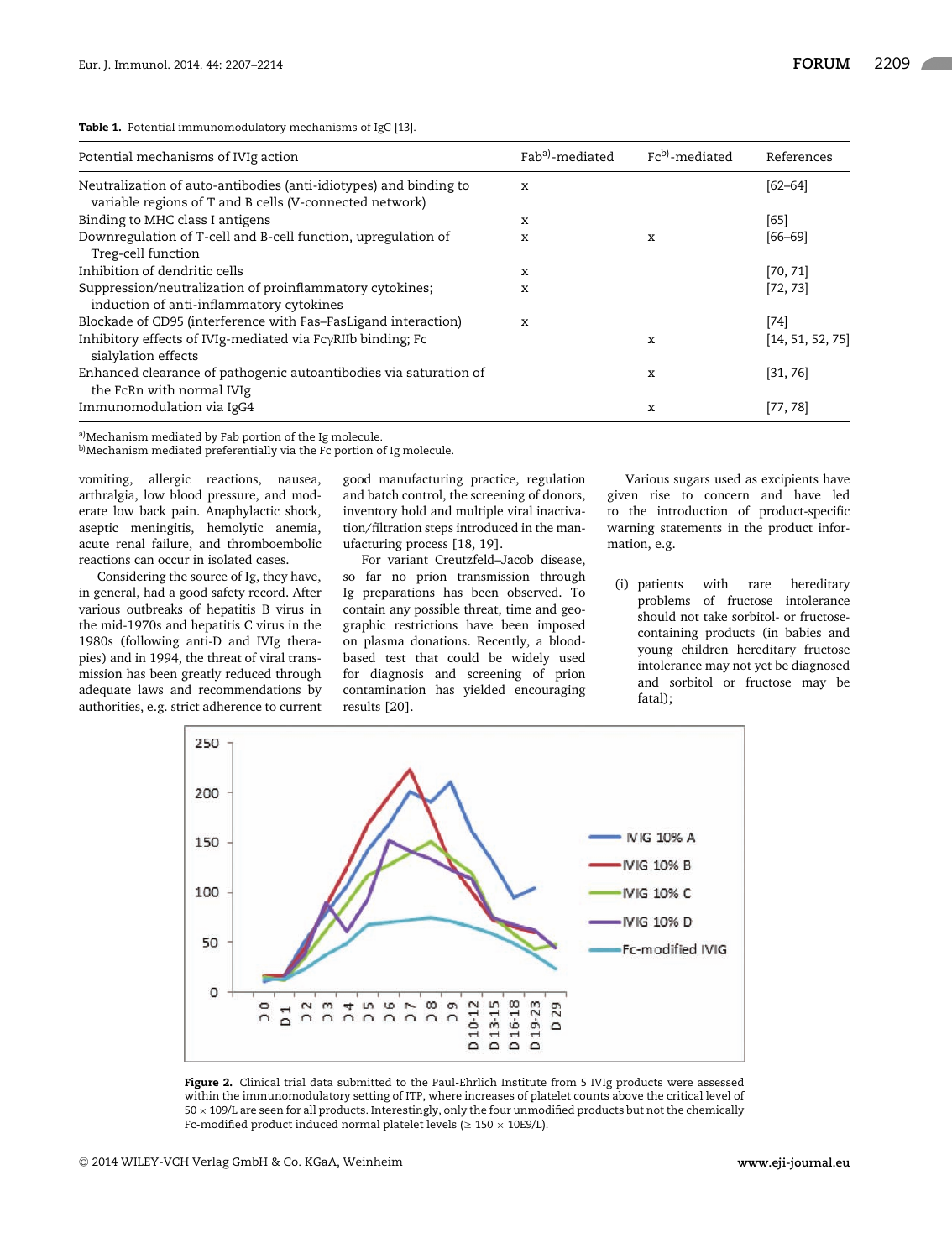- (ii) maltose may interfere with blood glucose assays and thus result in falsely elevated glucose readings and, consequently, in the inappropriate administration of insulin, resulting in life-threatening hypoglycemia;
- (iii) sucrose can lead to renal dysfunction through osmotic nephrosis and acute renal failure in patients at risk.

Recently, thromboembolic events (TEEs) and hemolysis have become the focus of concern and attention.

TEEs are a known side effect of IVIg with a frequency of <1:10.000 patients. Age, underlying co-morbidities (immobilization, previous TEE, cardiovascular disease) and administration-related factors (high and rapid protein influx) play the main role in TEE development. However, in 2010, due to a cluster of TEEs with a single IVIg product, another cause of TEE was uncovered: activated Factor XI [21]. This led to a temporary suspension of this product from the market and after implementation of corrective measures (leading to removal of Factor XIa) the product was re-introduced. Procoagulant activity was also found to be increased in an SCIg product. As a consequence, both the *Eur. Pharm. Monographs* for IVIg (Ref. Nr. 0338) and for SCIg (Ref. Nr. 2788) were changed to request proof that procoagulant activity is removed through specific steps and that tests for procoagulant activity reveal satisfactory results in the final products.

Hemolysis, due to the presence of IgG hemagglutinins, has been considered as a usually harmless adverse event of IVIg treatment, occurring at a rate of <1:10.000. It was mainly observed in patients with non-O blood groups, who had an underlying inflammatory state and were receiving high doses of IVIg. As anti-A and anti-B IgG hemagglutinins are co-purified with other IgGs, the final concentration of IgG hemagglutinins is influenced by the blood group distribution of donors and their anti-A and anti-B titers. Since 2003, an increase in the IVIg-associated hemolysis rate was seen with certain products, which had high anti-A and anti-B titers [22, 23]. Changes in the manufacturing process were implemented to minimize the risk of IVIg-associated hemolysis by excluding donors with high titers of IgG anti-A/B hemolysins. As other products are also affected, discussions are currently on-going with regard to acceptable cut-off titers determined with direct hemagglutination tests [24] (see also European Pharmacopoeia: direct method for testing anti-A/B hemagglutinins [monograph 2.6.20], threshold level: 1:64).

## **Optimal dosing and specialized products**

The currently recommended dosing according to the "Guideline on Core SPC for human normal immunoglobulin for intravenous administration (IVIg)" (EMA/CHMP/BPWP/94038/2007 Rev. 4) is shown in Table 2.

The WG agreed that dosing schedules in replacement therapy should no longer be based on body weight or body mass index [25]. Optimal use of Ig replacement therapy in PID should be adjusted on an individual basis until effective IgG trough levels, which significantly reduce infections, are reached [28]. This "effective level" for IVIg usually corresponds to trough levels above 5–6 g/L IgG. However, additional factors such as residual serum IgA concentration, mannose-binding lectin levels [29, 30] or polymorphism of the neonatal FcRn receptor [31] might govern susceptibility to infection even at "effective" IgG levels. An unresolved problem of dosing in PID is those cases with infections and concomitant noninfectious complications, e.g. in common variable immunodeficiency and X-linked agammaglobulinemia up to 30% of the cases may present with noninfectious complications such as granulomas, autoimmune cytopenias, or lymphoproliferation [30, 32]. In these cases, joint aspects of replacement and immunomodulatory therapy may have to be considered.

Similar dosage guidelines are lacking for immunomodulatory indications, where "custom and practice" has largely resulted in single doses of 0.8 g/kg in childhood acute ITP [33] and 2 g/kg in Kawasaki disease (KD) [34, 35] given initially and repeated upon failure of disease resolution. While IVIg and SCIg have been shown to be effective in chronic inflammatory demyelinating polyneuropathy [12, 36–39] recently alternative treatment options such as immune adsorption, rituximab, and pulsed dose dexamethasone are emerging [40] and effectiveness and cost-utility aspects are being examined [41]. Clearly, further diseasespecific dosing studies will be needed to better define optimal doses and relative efficacy of different Ig products for a given disease; in addition, these findings have to be compared to emerging novel treatment options.

# **Demand, access, and priority ranking**

Several national authorities have published priority rankings and guidelines for IVIg/SCIg use in clinical practice, notably the Canadian Blood Services [42, 43] the National Blood Authority of Australian [44], the Belgian Superior Health Council [11], and the British National Health Service [45]. The German and French guidelines were not considered by the WG as they date from 2003 and 2007, respectively. Interestingly, the cited literature differs considerably in the Australian and British guidelines (for comparison, see the Kreuth III proceedings 2013: http://www.edqm.eu/medias/fichiers/full proceedings kreuth iii.pdf).

Particularly the demand management plan/Demand Management Programme (DMP 2012) implemented in England is an outstanding example of effective regulation and optimal Ig use in daily practice [45, 46]. It takes into consideration a ranking of conditions, with contingency plans for possible supply shortages. Use is recorded in a national registry, which is used to forecast bulk purchase of Ig in accordance with a National Commissioning Plan. Products are selected by a scoring system based on a range of quality and financial measures. In England, there are now 12 highest priority conditions (evidence grade 1A, B), 16 medium priority conditions (evidence grade 1C-2A), 24 low priority conditions (evidence grade 2B-C) and a large number of "not recommended" indications. Not all listed conditions are within the product license, but for many of them some evidence of efficacy exists. Interestingly, when comparing the priority rankings in the Australian, Canadian, and British guidelines, there are considerable differences in the ranking of conditions recommended for IVIg/SCIg therapy. A comparison of the three guidelines reveals 88% concordant recommendation in the high priority group, 84% in medium priority group, 48% in the low priority group, and 32% in the group of "not recommended" indications (for details, see Supporting Information Table 2). These discrepancies clearly underline the continued need for an international harmonization of guidelines for the optimal use of Ig in clinical practice.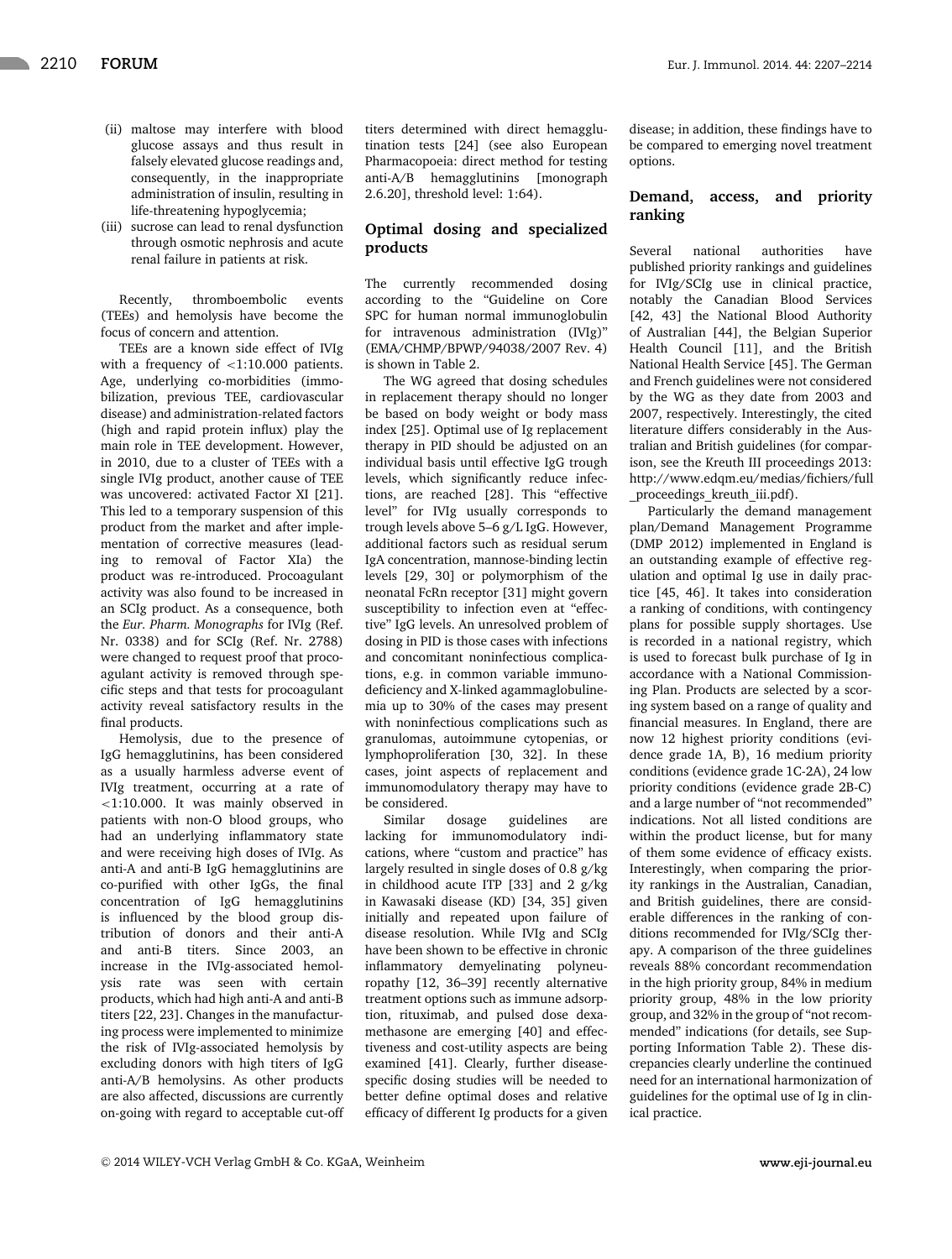**Table 2.** Current IVIG core summary of product characteristics (EMA/CHMP/BPWP/94038/2007 Rev. 4).

| Indication                                                                                                                | Dose                                                  | Frequency of injections                                                   |
|---------------------------------------------------------------------------------------------------------------------------|-------------------------------------------------------|---------------------------------------------------------------------------|
| A) Replacement therapy for                                                                                                |                                                       |                                                                           |
| Primary immunodeficiency                                                                                                  | • Starting dose:<br>$0.4 - 0.8$ g/kg<br>• Thereafter: | Every 3–4 weeks to obtain IgG trough level of at least<br>$5 - 6$ g/L     |
|                                                                                                                           | $0.2 - 0.8$ g/kg                                      | Every 3–4 weeks to obtain IgG trough level of at least<br>$5 - 6$ g/L     |
| Secondary immunodeficiency                                                                                                | $0.2 - 0.4$ g/kg                                      | Every 3–4 weeks                                                           |
| Pediatric HIV/AIDS<br>Hypogammaglobulinaemia $(4 g/L) inpatients after allogeneic hematopoieticstem cell transplantation$ | $0.2 - 0.4$ g/kg<br>$0.2 - 0.4$ g/kg                  | Every 3–4 weeks to obtain IgG trough level above 5 g/L                    |
| B) Immunomodulatory therapy for                                                                                           |                                                       |                                                                           |
| Primary immune thrombocytopenia                                                                                           | $0.8-1$ g/kg or<br>$0.4$ g/kg/day                     | On day 1, possibly repeated once within 3 days<br>for 2-5 days            |
| Guillain-Barré syndrome                                                                                                   | $0.4$ g/kg/day                                        | for 5 days                                                                |
| Kawasaki disease                                                                                                          | $1.6 - 2$ g/kg<br>or                                  | In divided doses for 2–5 days in association with<br>acetylsalicylic acid |
|                                                                                                                           | 2 g/kg                                                | In one dose in association with acetylsalicylic acid                      |

With regard to newly emerging indications beyond immunodeficiencies and neurology [8], promising results have been reported in solid organ transplantation [47] and autoimmune blistering disease [48] by giving either IVIg alone or in combination with rituximab to reduce the respective allo- or autoantibodies [8, 47, 48].

# **Resolutions of the Kreuth III meeting**

During the Kreuth III meeting, a WG of experts encompassing 36 EU nations (see Kreuth proceedings, http://www.edqm. eu/medias/fichiers/full\_proceedings\_ kreuth\_iii.pdf) agreed on the following recommendations for optimal use of IVIg and SCIg.

*Recommendation 1: A process for Ig demand management across Europe should be adopted to ensure adequate supplies for all patients who need Ig treatment*

There was widespread approval that the British DMP 2012, presented during the meeting, is an appropriate model to emulate [39, 40]. Some countries have a similar system in place, and it was agreed that these could be harmonized, using England's as a model. The aim of the DMP would be to ensure continuity of supply to all patients who need Ig, particularly in times of product shortage (whether because of plasma collection or manufacturing issues, contamination incidents, or other reasons).

The process recognizes that different diseases have different priorities of treatments; with some conditions having absolute priority, as there are no effective alternatives, and for others there will be a range of relative priorities. Conditions that need absolute priority in times of Ig shortage include: PID, KD, Guillain-Barré syndrome, childhood ITP, and other life-threatening diseases that failed to be improved by other medications [49]. As clinical evidence of efficacy changes over time, it is important that the DMP is reviewed regularly, and there is merit in linking this process to rare disease registries. For off-label indications, local committees can usefully be involved in making decisions basing them on expert knowledge, evidencebased guidelines, and knowledge of product supply status. The WG recommended that a European WG be established to make priority recommendations.

*Recommendation 2: All European countries should acknowledge that Ig is a "WHO Essential Medicine" and should ensure that all patients who need this drug have access to sufficient quantities of Ig to be clinically effective*

The WG was concerned to see evidence from both IPOPI and the European Society

for Immunodeficiency Registry of PID that the availability of Ig therapies (and in some cases adequate doses of Ig) is not equitable across Europe, and that some patients are experiencing significant harm and reduced life expectancy because of this. The WG discussed the appropriate doses of Ig and acknowledged that the Core SPC suggests a starting dose in PID of 0.4 g/kg/month — but emphasized that current evidence suggests that the "clinically effective dose" for each patient should be titrated to efficacy [25–28]. There was recognition that every patient is different, and that catabolic rate [31] and co-morbidities such as bronchiectasis, enteropathy, chronic disease, and others, can affect the effective dose [26, 29, 30, 32]. There was an understanding that "dose per kilogram" may be irrelevant, as evidence indicates that body mass index does not affect serum IgG levels for a given dose of Ig [25, 26], and that initial prescribing according to "ideal body weight" may be valid. Challenging noninfectious complications of common variable immunodeficiency or X-linked agammaglobulinemia such as autoimmune cytopenias and lymphoproliferation may benefit from the immunomodulatory action of IVIg/SCIg [31, 32].

In immunomodulatory indications, it was recognized that the traditional single dose of 2 g/kg being most effective in acute KD [29] can be lower in childhood ITP [33]. Similarly, in acute myasthenia gravis, 2 g/kg IVIg did not show a better efficacy than 1 g/kg [50], underlining the urgent need of more studies addressing the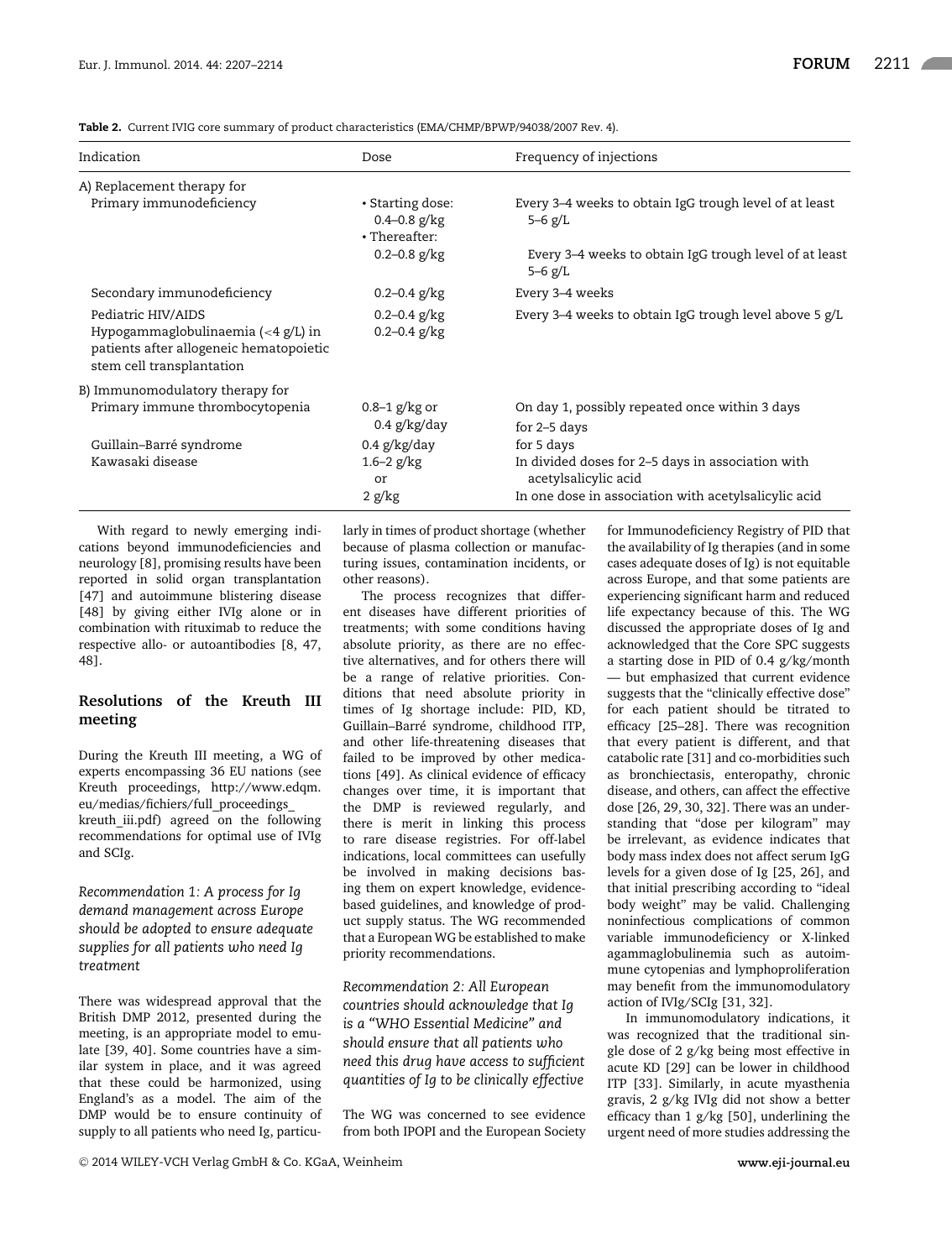dosing issue. In the future, better target values supported by biomarkers of IVIg resistance [51, 52] could also contribute to significant savings. The WG agreed that there is little point in prescribing Ig if the amount given is not sufficient to produce a sustained clinical benefit.

# *Recommendation 3: All recognized routes of Ig administration should be made available to patients*

The WG agreed that SCIg therapy is well established now for PID [27]. It was agreed that SCIg and IVIg doses per time interval can be similar and there was complete acceptance that patient choice is paramount in deciding whether Ig replacement therapy should be intravenous or subcutaneous. At this occasion, the WG did not deal with "facilitated" or "rapid push" SCIg therapy [53, 54]. The WG recognized accumulating evidence that SCIg therapy may work as well for some immunomodulatory indications, especially some neurological diseases [38, 39] but is not suitable for all patients and in particular not for acute conditions [12, 36, 37]. The WG noted that the dose equivalence between SCIg and IVIg for immunomodulatory indications is not known; the sharp IgG serum peak after IVIg application, which is not seen after SCIg, may be of importance for immunomodulatory efficacy in some diseases.

#### *Recommendation 4: Agreement that Ig products differ from one another*

The WG agreed that Igs are not generic products, and had extensive discussion about when they are similar and when they are different. There was agreement that the beneficial clinical effects of differing brands are likely to be similar. However, as shown in Figure 2, the efficacy and side effects (see *Safety considerations of Ig therapy*) may differ from product to product, and even from batch to batch (e.g. TEE and hemolysis). Understanding the underlying mechanisms for these differences may change this view, particularly in replacement therapy for PID, and should be subject to more research. Issues such as difference in specific antibody titers, IgG glycosylation, the patient's Fc-γ-receptor polymorphisms, and copy number variation may be involved [11, 43–46, 51, 52]. In terms of product choice, so far no benefit can be drawn from the very few, usually small scale, head-to-head studies comparing products.

*Recommendation 5: Recognition that better mechanisms for Health Technology Assessment of Ig therapies are required*

The WG noted that assessment of risk/benefit and price/benefit are currently separated topics. However, during clinical trial development of other products, companies are increasingly asking for "combined" advice at the EMA, i.e. scientific advice and Health Technology Assessment advice. It is not clear what implications this may have for Ig, as apparently no company has sought this path as yet. However, as all Ig preparations follow the European Monographs for quality control and the Core SPC for labeling and they all have to adhere to the European Guideline for clinical trials, the products may easily be compared.

Ideally, companies should cooperate in undertaking joint studies in order to costeffectively produce more robust data (as in many successful HIV trials); particularly in indications for rare diseases. Making maximum use of pharmacovigilance registries and postmarketing surveillance is also recommended.

#### *Recommendation 6: More research is needed on the use of Ig in treatment of secondary immunodeficiencies*

The use of IVIg in the treatment of secondary immunodeficiency is increasing [9, 55–57]. Ig therapy can be used in selected patients with recurrent infections, hypogammaglobulinemia, and specific antibody deficiency, secondary to lymphoma, chronic lymphocytic leukemia [58, 59], hematopoietic stem cell transplantation [60], and following chronic immunosuppressive treatment. A useful approach for patient selection is to determine serum Ig concentrations and the levels of specific serum antibody titers in response to vaccination with protein (e.g. tetanus, diphtheria) and polysaccharide (e.g. pneumococcal, meningococcal) vaccine antigens [61].

The WG recommended that more studies are needed to assess patient suitability for Ig therapy in these conditions. The original study data should be re-examined to determine if low specific antibody levels are sufficient for patient selection. For the time being, the WG recommends decisions only regarding individual cases.

**Acknowledgments:** The Kreuth III initiative was co-sponsored by the Paul Ehrlich Institute (PEI), Langen, Germany, the Ludwig-Maximillian-University (LMU) München, Germany, and the European Directorate for the Quality of Medicines & HealthCare (EDQM), Strasbourg, France. Invaluable organizational help from Rainer Seitz (PEI) and Wolfgang Schramm (LMU), and EDQM and the respective teams supported the conference and this work. HHP is supported by the German Federal Ministry of Education and Research (BMBF 01 EO 0803)

**Conflict of interest:** HHP is member of the Pfizer scientific advisory board of the pneumococcal conjugate vaccine PCV13 program in Germany.

## W. A. Carrock Sewell<sup>1</sup>, **Jacqueline Kerr2, Marie-Emmanuelle Behr-Gross3 and Hans-Hartmut Peter4, on behalf of the Kreuth Ig Working Group5**

<sup>1</sup> University of Lincoln & Hull York Medical School, UK

- <sup>2</sup> Paul-Ehrlich Institute, Langen, Germany <sup>3</sup> EDQM, Council of Europe, Strasbourg, France
- <sup>4</sup> Centre for Chronic Immunodeficiency (CCI), Freiburg, Germany
- <sup>5</sup> Members of the Kreuth Ig-Working Group (WG):

Marie-Emmanuelle Behr-Gross, EDQM, Strasbourg, France

Jose Drabwell, Chair IPOPI Board, England, UK

Martha Eibl, Immunologische Tagesklinik, Vienna, Austria Basil Golding, Associate Director for Medical Affairs, US Food and Drug Administration, Silver Spring, MD, USA Jacqueline Kerr, Paul Ehrlich Institute, Langen, Germany

Taco Kuijpers, Department of Pediatric Hematology, Immunology & Infectious disease, Academic Medical Center (AMC), University of Amsterdam, Amsterdam, Netherlands

Hans-Hartmut Peter, Centre for Chronic Immunodeficiency, Freiburg, Germany Isabella Quinti, Department of Immunology, Sapienza, Roma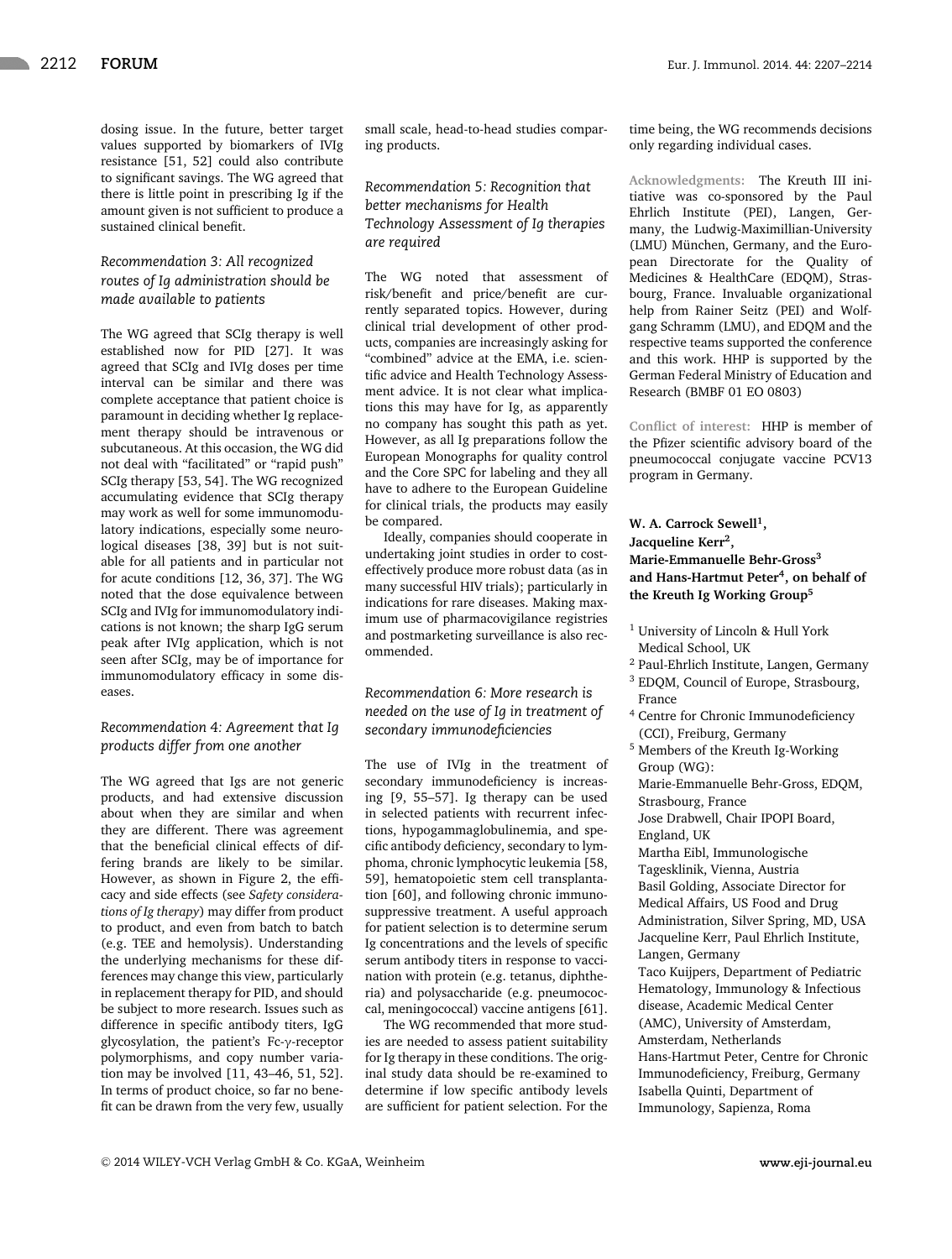Ivo N. van Schaik, Department of Neurology, AMC, University of Amsterdam, Amsterdam, Netherlands Anna Sediva, University Hospital Motol,

Prague, Czech Republic

W A Carrock Sewell, University of

Lincoln & Hull York Medical School, UK Mikko Seppänen, University Central Hospital, Helsinki, Finland

Peter J. Späth, Lecturer em., Institute of Pharmacology, University of Berne, Berne, Switzerland.

## **References**

- 1 **O'Mahony, B. et al.**, *Haemophilia* 2013. **19**: 239– 247.
- 2 **Seitz, R. et al.**, Kreuth III Proceedings: optimal use of clotting factors and immunoglobulins. http://www.edqm.eu/medias/fichiers/full\_ proceedings\_kreuth\_iii.pdf, 2013.
- 3 **Edsall, J. T.**, Edwin Joseph Cohn 1892—1953 A Biographical Memoir, National Academy of Sciences, http://www.nasonline.org/ publications/biographicalmemoirs/memoirpdfs/cohn-edwin-j.pdf, 1961.
- 4 **Robert, P.,** *Pharmaceuticals Policy and Law*. 2009. **11**: 359–367.
- 5 **Stonebraker, J. S. et al.**, *J. Clin. Immunol.* 2014. **34**: 233–244.
- 6 **Imbach, P.,** *Swiss Med. Wkly*. 2012. **142**: w13593 .
- 7 **Orange, J. S. et al.**, *J. Allergy Clin. Immunol.* 2006. **117**(Suppl. 4): 525–553.
- 8 **Hartung, H. P. et al.**, *Clin. Exp. Immunol.* 2009. **158**(Suppl. 1): 23–33.
- 9 **Kaveri, S.,** *Curr. Opin. Allergy Clin. Immunol.* 2013. **13**(Suppl. 2): 51–78.
- 10 **Gathmann, B. et al.**, *Clin. Exp. Immunol.* 2012. **167**: 479–491.
- 11 **Delforge, M. et al.**, *Acta Clin. Belg.* 2011. **66**: 1– 15.
- 12 **Patwa, H. S. et al.**, *Neurology* 2012. **78**: 1009– 1015.
- 13 **Schwab, I. and Nimmerjahn, F.,** *Nat. Rev. Immunol.* 2013.**13**: 176–189.
- 14 **Fokkink, W. J. et al.**, *J. Proteome Res.* 2014. **13**: 1722–17130.
- 15 **Leontyev, D. et al.**, *Blood* 2012. **119**: 5261–5264.
- 16 **Seok, J. et al.**, *Proc. Natl. Acad. Sci. USA* 2013. **110**: 3507–3512s.
- 17 **K ¨asermann, F. et al.**, *PLoS One* 2012. **7**: e37243.
- 18 **Buchacher, A. and Iberer, G.,** *Biotechnol. J.* 2006. **1**: 148–163.
- 19 **Radosevich, M. and Burnouf, T.,** *Vox Sang.* 2010. **98**: 12–28.
- 20 **Edgeworth, J. A. et al.**, *Lancet* 2011. **377**: 487– 493.
- 21 **Menis, M. et al.**, *Am. J. Hematol.* 2013. **88**: 1035– 1040.
- 22 **Thorpe, S. J. et al.**, *Vox Sang.* 2003. **85**: 80–84.
- 23 **Desborough, M. J. et al.**, *Transfus. Med.* 2013. doi: **10.1111/tme.12083**.
- 24 **Thorpe, S. J. et al.**, *Vox Sang.* 2009. **97**: 160–168.
- 25 **Khan, S. et al.**, *Drug Metab. Lett.* 2011. **5**: 132– 136.
- 26 **Orange, J. S. et al.**, *Clin. Immunol.* 2010. **137**: 21–30.
- 27 **Orange, J. S. et al.**, *Clin. Exp. Immunol.* 2012. **169**: 172–181.
- 28 **Bonagura, V. R.,** *Ann. Allergy Asthma Immunol.* 2013. **111**(Suppl. 6): S10–S13.
- 29 **Gregersen, S. et al.**, *Ann. Allergy Asthma Immunol.* 2010. **104**: 503–510.
- 30 **Quinti, I. et al.**, *J. Clin. Immunol.* 2011. **31**: 315– 322.
- 31 **Gouilleux-Gruart, V. et al.**, *Clin. Exp. Immunol.* 2013. **171**: 186–194.
- 32 **Chapel, H. et al.**, *Allergy Clin. Immunol.* 2012. **130**: 1197–1198.
- 33 **Blanchette, V. et al.**, *Lancet* 1994. **344**: 703–707.
- 34 **Newburger, J. W. et al.**, *N. Engl. J. Med.* 1991. **324**: 1633–1639.
- 35 **Eleftheriou, D. et al.**, *Arch. Dis. Child.* 2014. **99**: 74–83.
- 36 **Eftimov, F. et al.**, *Cochrane Database Syst. Rev.* 2013. **12**: CD001797.
- 37 **Hughes, R. A. et al.**, *Lancet Neurol.* 2008. **7**: 136– 144.
- 38 **Lee, D. H. et al.**, *Muscle Nerve* 2008. **37**: 406–409. 39 **Markvardsen, L. H. et al.**, *Eur. J. Neurol.* 2013. **20**: 836–842.
- 40 **Bright, R. J. et al.**, *BMC Neurol.* 2014. **14**: 26–35.
- 41 **Blackhouse, G. et al.**, *Cost Eff. Resour. Alloc.* 2010, **8**: 14–23
- 42 **Robinson, P. et al.**, *Transfus. Med. Rev.* 2007. **21**(Suppl. 1): S3–S8.
- 43 **Shehata, N. et al.**, *Transfus. Med. Rev.* 2010. **24**(Suppl. 1): S28–S50.
- 44 **National Blood Authority, Australia**. Criteria for the clinical use of intravenous immunoglobulin in Australia 2012, http://www.blood.gov.au/sites/default/files/ documents/nba-ivig-criteria-for-use-2ndedition.pdf.
- 45 **Wimperis, J. et al.**, *Clinical guideline for immunoglobuline use*. 2nd edition. Department of Health, London, UK, 2011.
- 46 **Demand Management Plan for Immunoglobulin use**. Crown Copyright, Department of Health, London, UK, (2011).
- 47 **Shehata, N. et al.**, *Transfus. Med. Rev.* 2010. **24**(Suppl. 1): S7–S27.
- 48 **Enk, A. et al.**, *J. Dtsch. Dermatol. Ges.* 2009. **7**: 806–812. Update: http://www.euroderm .org/images/stories/guidelines/guideline\_ on\_ivig-update2011-a.pdf.
- 49 **Orange, J. S. et al.**, *J. Clin. Immunol.* 2013. **33**: 1033–1036.
- 50 **Gajdos, P. et al.**, *Cochrane Database Syst. Rev.* 2012. **12**: CD002277.
- 51 **Makowsky, R. et al.**, *Pharmacogenet. Genomics* 2013. **23**: 455–462.
- 52 **Ogata, S. et al.**, *PLoS One* 2013. **8**: e81448.
- 53 **Wasserman, R. L. et al.**, *J. Allergy Clin. Immunol.* 2012. **130**: 951–957.
- 54 **Shapiro, R. S.,** *Ann. Allergy Asthma Immunol.* 2013. **111**: 51–55.
- 55 **Kumar, A. et al.**, *Int. Arch. Allergy Immunol.* 2006. **140**: 185–198.
- 56 **Mouthon, L. et al.**, *Curr. Opin. Allergy Clin. Immunol.* 2013. **13**(Suppl. 2): 51–78.
- 57 **Frauger, E. et al.**, *Fundam. Clin. Pharmacol.* 2011. **25**: 753–761.
- 58 **Raanani, P. et al.**, *Leuk. Lymphoma* 2009. **50**: 764–772.
- 59 **Boughton, B. J. et al.**, *Clin. Lab. Haematol.* 1995. **17**: 75–80.
- 60 **Raanani, P. et al.**, *J. Clin. Oncol.* 2009. **27**: 770– 781.
- 61 **Sinisalo, M. et al.**, *Vaccine* 2007. **26**: 82–87.
- 62 **Marchalonis, J. J. et al.**, *Proc. Natl. Acad. Sci. USA* 1992. **89**: 3325–3329.
- 63 **Rossi, F. et al.**, *Immunol. Rev.* 1989. **110**: 135– 149.
- 64 **Bouhlal, H. et al.**, *J. Clin. Immunol.* 2014. **34**(Suppl. 1): 4–11.
- 65 **Ravindranath, M. H. et al.**, *Blood* 2013. **121**: 2013–2028.
- 66 **S ´e¨ıt´e, J. F. et al.**, *J. Allergy Clin. Immunol.* 2014. **133**: 181–188.
- 67 **Zhu, D. et al.**, *Clin. Exp. Immunol.* 2014. doi: **10.1111/cei.12307**
- 68 **De Groot, A. S. et al.**, *Clin. Dev. Immunol.* 2013. **2013**: 493138.
- 69 **Othy, S. et al.**, *J. Immunol.* 2013. **190**: 4535–4541.
- 70 **Durandy, A. et al.**, *Clin. Exp. Immunol.* 2009. **158**(Suppl. 1): 2–13.
- 71 **Kwekkeboom, J.** *Adv. Exp. Med. Biol.* 2012. **750**: 133–144.
- 72 **Trinath, J. et al.**, *J. Allergy Clin. Immunol.* 2013. **131**: 1255–1257.
- 73 **Maddur, M. S. et al.**, *J. Clin. Immunol.* 2013. **33**(Suppl. 1): S62–S66.
- 74 **von Gunten, S. et al.**, *J. Clin. Immunol.* 2010. **30**(Suppl. 1): S24–S30.
- 75 **von Gunten, S. et al.**, *Nat. Rev. Immunol.* 2014. **14**: 349.
- 76 **Andersen, J. T. and Sandlie, I.,** *Drug Metab. Pharmacokinet.* 2009. **24**: 318–332.
- 77 **van der Neut Kolfschoten, M. et al.**, *Science* 2007. **317**: 1554–1557.
- 78 **Nirula, A. et al.**, *Curr. Opin. Rheumatol.* 2011. **23**: 119–124.

*Abbreviations:* **CD-P-TS**: Comite Directeur ´ (accord partiel) sur la transfusion sanguine · **DMP**: demand management plan/Demand Management Programme · **EMA**: European Medicines Agency · **ITP**: immune thrombocytopenia · **IVIg**: intravenous Ig · **KD**: Kawasaki disease · **PID**: primary immunodeficiency · **SCIg**: subcutaneous Ig · **SPC**: summary of product characteristics · **TEE**: thromboembolic events · **WG**: working group

*Full correspondence:* Prof. Hans-Hartmut Peter, Centre for Chronic Immunodeficiency (CCI), Engesserstr.4, D-79108 Freiburg, Germany Fax: +49-761-27078121 e-mail: hans-hartmut.peter@unilinik-

freiburg.de

Results from the Wildbad Kreuth III Meeting on "Optimal use of clotting factors and

-<sup>C</sup> 2014 WILEY-VCH Verlag GmbH & Co. KGaA, Weinheim **www.eji-journal.eu**